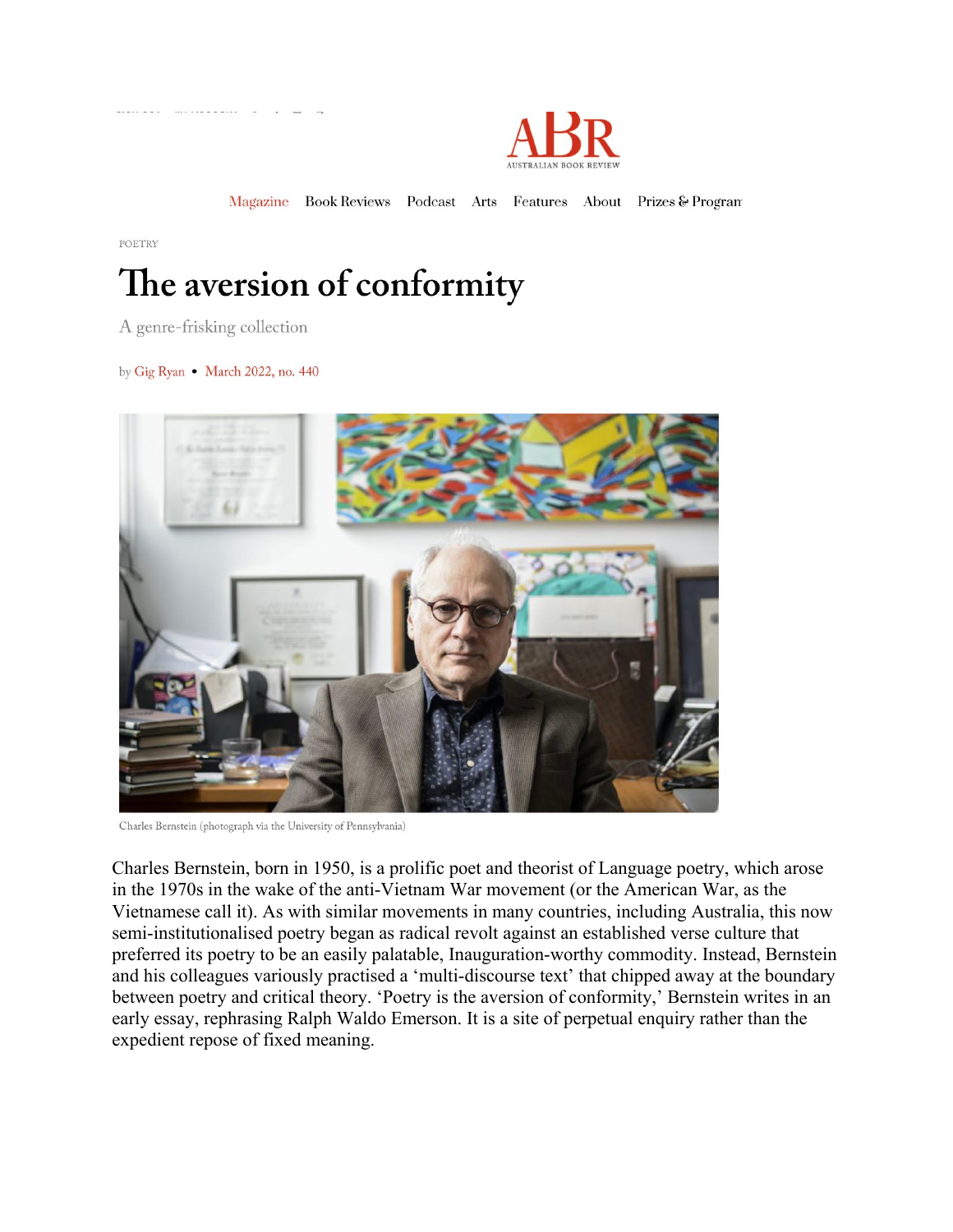

My mind's abind in double and thriple blinds Scarcely can I see what's right in front of me I stumble and stare at things no longer there My head's in the hopper, unscrambled by doppler The planet is warming but not to me... What happened to disjunction, parasols, and ennui?

('The Wages of Pascal')

He encourages what he calls 'dysraphism', a mis-seaming of the poem that repels soporific absorption.

*Topsy-Turvy*, Bernstein's nineteenth book of poetry, is divided into four sections: 'Cognitive Dissonance', 'As I love' (title from Louis Zukofsky's *"A"*)*,* 'Locomotion', and 'Last Kind Words', a blues song by Geeshie Wiley that is also the book's epigraph. *Topsy-Turvy* mashes up adages, quotations, questionnaires, interviews, rough-cut rhythms such as 'Covidity', and both real and imaginary translations. As in previous books, Bernstein frisks any genre for potential,

simultaneously mocking and respecting each constraint:

Confide only in friends from past five years ... Signs of compatibility include sudden rain, heightened gait, and tender elbow. High risk of falling into dark matter ... Preferred alcohol: Trappist brandy (spritz).

('Twelve Year Universal Horoscope')

Some poems simply answer a poem's title, such as 'A Unified Theory of Poetry', the poem being 'I don't think so.' Bernstein rips up poetic decorum and dismantles any clingy lyricism through clunky rhymes that require the reader to refocus away from expected musicality to the poem's *faktura*, to question what poetry can be by exaggerating what is absent. 'Content can never equal meaning,' he writes in *A Poetics* (1992), veering from Robert Creeley's 'Form is only an extension of content'. Some poems are layers of dialogic arguments and corrections, juxtaposed with a comic glee that obscures their subversiveness. 'My father would be a yarn salesman' is a drumroll of the famous (mainly men) that partly ridicules the banal categorising of pop psychology: 'Annibale Carracci is a narcissist / Bacon is riddled with riddles / Dowland is a real human being / Marlowe is heartless / Shakespeare is delusional / Galileo has a Jewish cast of mind / Caravaggio is not emotional enough.' Statements qualify each other to constantly reframe the poem, which is itself thinking, and so can never conclude.

For Bernstein, poetry is innately fluid, hypertextual, always an encountering, a 'becoming', as Heidegger and Schlegel theorised. If seriousness is sought, comedy will follow, and vice versa. His borrowings satirise the misty sanctification draped over the originals: 'We were / the fire before / the fire was / ours. Now it's / theirs', ('The Gift Outright'). Mallarmé's hallowed 'Un

Topsy-Turvy by Charles Bernstein

University of Chicago Press, \$41.95 pb, 170 pp